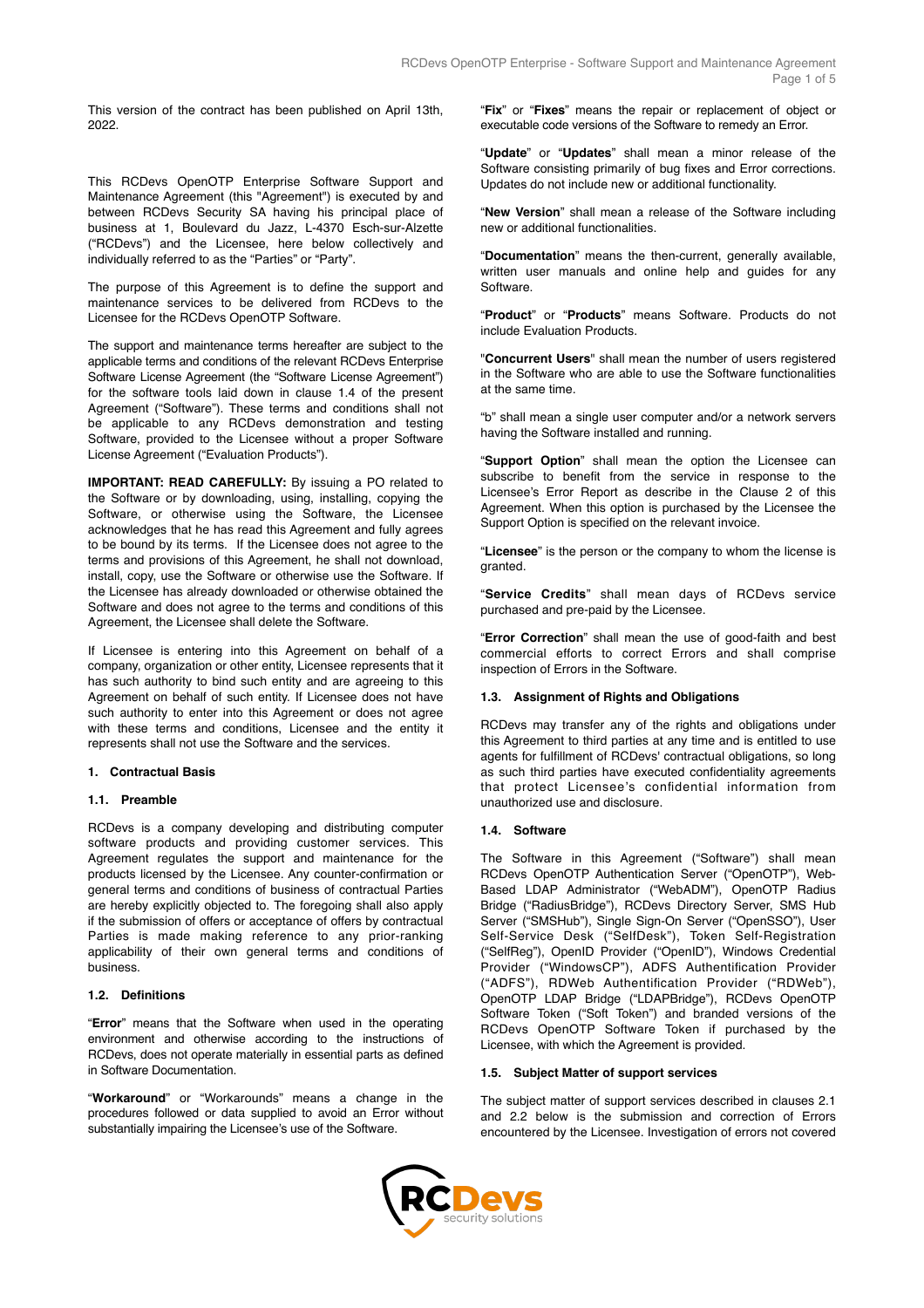by this Agreement, installation services or other support services are not a subject matter of this Agreement.

SMS or e-mail messages delivery problems encountered by the Licensee when using SMS or e-mail message delivery to the end-users in the Software are not a subject matter of this Agreement. RCDevs does not provide SMS or e-mail delivery services for his customers and does not provide any kind of guaranty for the use of such external services. The Licensee shall have a service-level agreement with its SMS or e-mail provider which if exists, is not a subject matter of this Agreement.

Apple and Google not proposing SLA to their customers for Push notifications, Push notifications delivery problems encountered by the Licensee when using the push notifications are not a subject matter of this Agreement.

The hardware tokens and software tokens used by the Licensee with the Software are not a subject matter of this Agreement. Nevertheless RCDevs supports Errors directly related to interaction of the Software with any OATH hardware tokens or software tokens certified compatible with OpenOTP by RCDevs.

# **2. Software maintenance services and Support Option**

All support and maintenance services are provided remotely from RCDevs' premises.

### **2.1. Software maintenance**

• **Fixes, Updates and New Version**. RCDevs shall provide the Licensee with access to RCDevs' online resources, offering the Licensee the ability on a 24x7 basis (24 hours a day, seven days a week) to download Documentation andpatches. RCDevs' on-line Web resources are currently hosted at the following Web address: [http://](http://www.rcdevs.com/members) [www.rcdevs.com/.](http://www.rcdevs.com/members)

## **2.2. Support Option**

-

When purchasing the software maintenance of the Software, the Licensee can subscribe to the RCDevs Support Option. If the licensee subscribed to the Support Option, queries for specific technical problems and failures are possible at any time and RCDevs shall proceed to Error Correction as specified in this Agreement.

For this purpose, the Licensee will send an electronic message indicating the exact problem description and a classification in the following priority and error levels.

- **Error submissions**. If the Licensee encounters an Error in the Software, he can submit this Error to RCDevs by sending an e-mail to a specific address communicated by RCDevs, describing the problem encountered.
- **How to report an Error.** Errors shall be reported by the Licensee's contact person by e-mail including the following information ("Error Report"):
- Description of the Error, expected behaviors and description of the configuration and steps taken to reproduce the Error;
- Product, version number and operating system used;
- Customer ID, Company, Contact Person, mail address, email address, telephone number;
- Licensee's opinion on the level and/or severity of the Error.
- Before the Error Report is sent to RCDevs, the Licensee shall:
	- ‣ Check that the Error has not previously been reported;
	- ‣ Verify that a proper Agreement is in place for the affected RCDevs Software; and
	- ‣ Use all best efforts to verify that the Error can be reproduced.
- If the Error concerns RCDevs "WebADM" software or any other RCDevs software related to "WebADM", the Licensee should generate an electronic support ticket file from the "WebADM" customer support ticket system, and provide it as part of the support request.
- Error classifications
	- Level A Error (system does not work): means an Error, which (i) renders the Software inoperative; or (ii) substantially degrades performance; or (iii) causes any major feature to be unavailable or substantially impaired; or (iv) causes a complete failure of the Software. Level A Error will prohibit the Licensee from using complete Software or its main functions.
	- Level B Error (system works with limited functions): means an Error, which degrades the performance of the Software or restricts the Licensee's use of the Software. Level B Error will prohibit the Licensee from using one or more of the functionalities of the Software that cannot be considered as main functionalities, or other problems having moderate impact on Software.
	- Level C Error (system basically working with errors/ problems with specific functions): means an Error, which causes only a minor impact on the use of the Software. Level C Errors will be minor, not belonging to Level A or Level B.
- If the Licensee subscribed to the RCDevs Support Option and the Licensee submitted an Error as specified in the Clause 2.1 of this Agreement, RCDevs ensures the following response times via e-mail:
	- Level A: Response within the next working day (Monday – Friday, 9 a.m. until 5 p.m. Luxembourg local time excluding Luxembourg public holidays). RCDevs shall allocate resources to work continuously during normal office hours to solve the problem as soon as possible and provide a Fix for the Error. If the Error can be circumvented by a Workaround, this will be communicated to the Licensee, and the Error will be re-classified accordingly.
	- Level B: Response within the working day after next (Monday – Friday, 9 a.m. until 5 p.m. Luxembourg local time excluding Luxembourg public holidays). RCDevs shall exercise commercially reasonable efforts to provide a Fix for the Error.

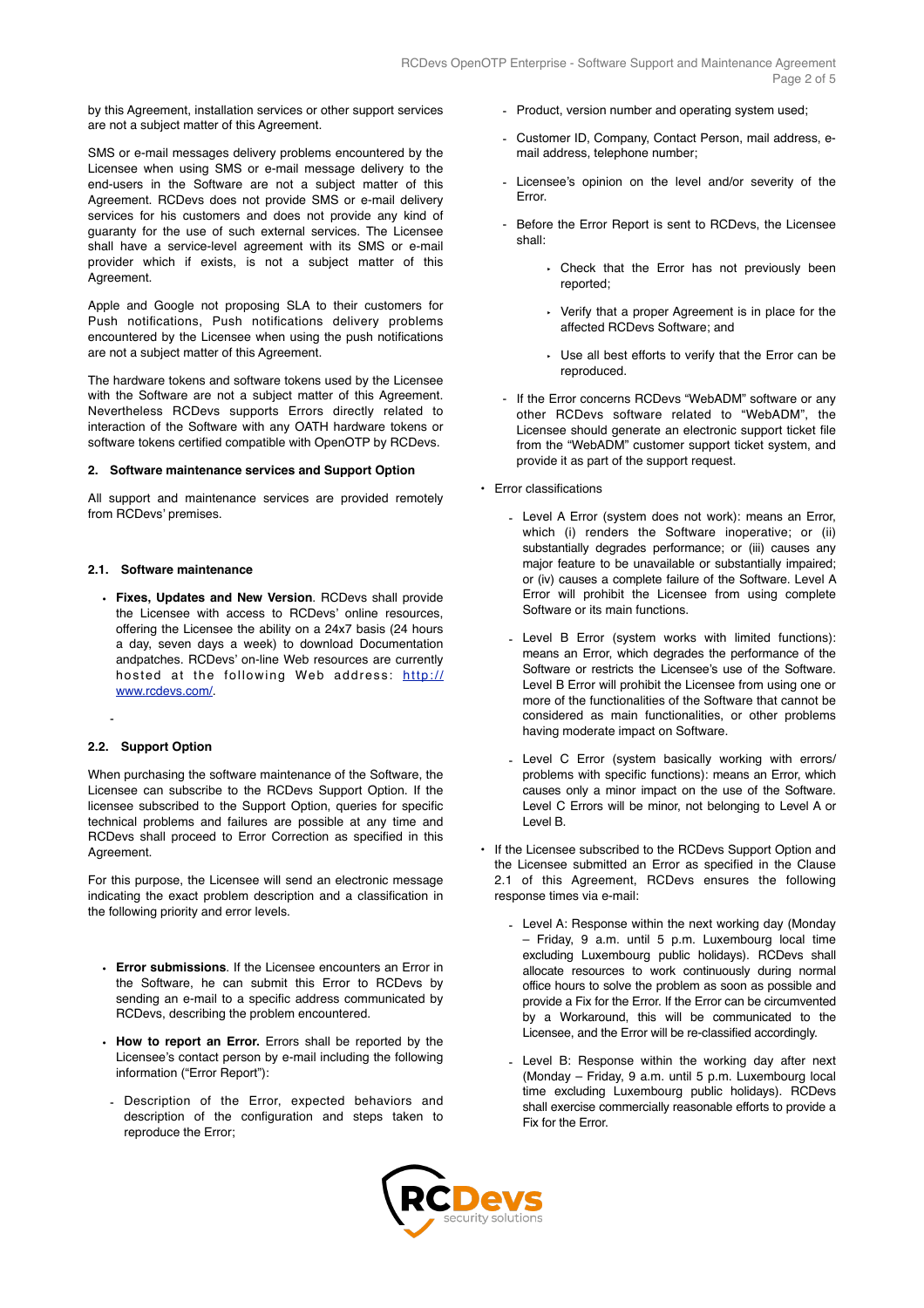- Level C: Response within the next five days (Monday – Friday, 9 a.m. until 5 p.m. Luxembourg local time excluding Luxembourg public holidays). RCDevs may include the Update or Fix for the Error in the next Update or New Version of Software.

Exclusively applicable is the local time at the seat of RCDevs. Exclusively applicable regarding holidays are the legal holidays at the seat of RCDevs.

RCDevs may supply solutions for reported Errors either in the form of a Workaround, a Fix, an Update or a New Version of the Software, whichever is necessary.

If RCDevs believes that a problem reported by the Licensee is not due to an Error in the Software, RCDevs will so notify the Licensee. At that time, the Licensee may (i) instruct RCDevs to proceed with problem determination at his possible expense as set forth below or (ii) instruct RCDevs that he does not wish the problem pursued at his possible expense. If the Licensee requests that RCDevs proceed with problem determination at his possible expense and RCDevs determines that the error was not due to an Error in the Software, the Licensee shall pay RCDevs, at RCDevs' then-current extra-consulting rates or by Service Credits if any, for all work performed in connection with such determination, plus reasonable related expenses incurred therewith. The licensee understands and accepts that if he requests RCDevs to proceed with problem determination, RCDevs can't not estimate in advance the time needed to complete the work.

If RCDevs investigates and discovers that a problem reported by the Licensee is not due to an Error in the Software, RCDevs will so notify the Licensee and the Licensee shall pay, at RCDevs' then-current extra-consulting rates or by Service Credits if any, for all work performed in connection with such determination, plus reasonable related expenses incurred therewith.

RCDevs shall invoice the Licensee at RCDevs' then-current extra-consulting rates, for Software repair, support and maintenance in case the Error is not covered by this Agreement. The Licensee shall pay upon receipt of the invoice by wire transfer or by Service Credits if any.

If the Licensee did not subscribe to the RCDevs Support Option, the Licensee is not authorized to submit the issue to RCDevs and RCDevs has no obligation to investigate and fix the issue reported by the Licensee.

## **2.3. Content of support and software maintenance services**

RCDevs will provide software support and maintenance services for any previous version of the Software for no longer than twelve (12) months from publication of the version. This time period may be extended by RCDevs at its sole discretion.

The support and maintenance services apply to the Software and any applicable Updates, but not to any new Products of the same product family or other products from RCDevs. The granting of rights of use and the delivery of the relevant license files for all minor, medium and major upgrades shall be limited to the number and type of products, as well as the terms of use thereof, for which this Agreement has been concluded.

When the Licensee subscribes to the Support Option, RCDevs will use best efforts to respond to Error Report but does not provide any guarantied response time nor service availability other than as set forth in Clause 2.2 above.

# **2.4. Number of Servers and Concurrent Users**

The terms of this Agreement are applicable under the condition that the number of Servers and of Concurrent Users in use in the Software at any one time does not exceed the number of Maximum Servers and of Maximum Concurrent Users specified in the relevant invoice for the support and maintenance services ("Invoice").

If the number of Servers and/or Concurrent Users exceeds the numbers specified in the Invoice, the terms of this Agreement shall become inapplicable until a new invoice is generated according to the new Licensee's requirements, and during this period, RCDevs reserves himself the right not to provide the support and maintenance services.

The Licensee shall notify RCDevs for extending the number of Maximum Servers and/or Maximum Concurrent Users for the current Agreement and a new invoice shall be generated accordingly and paid by the Licensee.

# **3. Payments**

Any and all support and maintenance services under this Agreement shall be compensated for by means of an annual flat rate. The fees are due for payment annually in advance upon invoicing by RCDevs.

If the support and maintenance services expire or are terminated, and the Licensee subsequently seeks to reinstate support and maintenance services, the Licensee shall pay: (a) the cumulative support and maintenance services fees applicable for the period during which support lapsed; and (b) the annual support fees for the current period; and (c) plus a reinstatement fee equal to 20% of the cumulative support and maintenance services fees applicable for the period during which support lapsed. By paying the fees, the Licensee agrees to be bound by the terms and conditions of the present **Agreement** 

## **4. Licensee Obligations**

# **4.1. Documenting Errors**

To guarantee the best level of efficiency, the Licensee shall use good-faith, reasonable efforts to isolate and document Errors to enable RCDevs to fulfill his obligations herein. Once a Service Request has been initiated, the Licensee will be asked to provide necessary Error data which may include but not be limited to, applicable identification number for Software, description of Error, any error messages, and any requested support files. Only the compliance with this obligation to cooperate as an essential contractual performance will enable the provision of all support services in a timely and due manner.

## **4.2. Maintaining Product Integrity**

The Licensee will follow RCDevs best practices guidelines as defined in the Documentation, which include maintaining an onsite disaster recovery for each server to enable RCDevs to restore the appliance in accordance with the Licensee's configuration. The Licensee agrees to not install any third party non-certified software without written notification to, and prior written authorization by, RCDevs technical support in order to ensure RCDevs's ability to maintain accurate records of the Licensee's existing environment.

#### **5. Additional Exclusions**

RCDevs shall have no obligation to maintain or support Software in the following conditions:

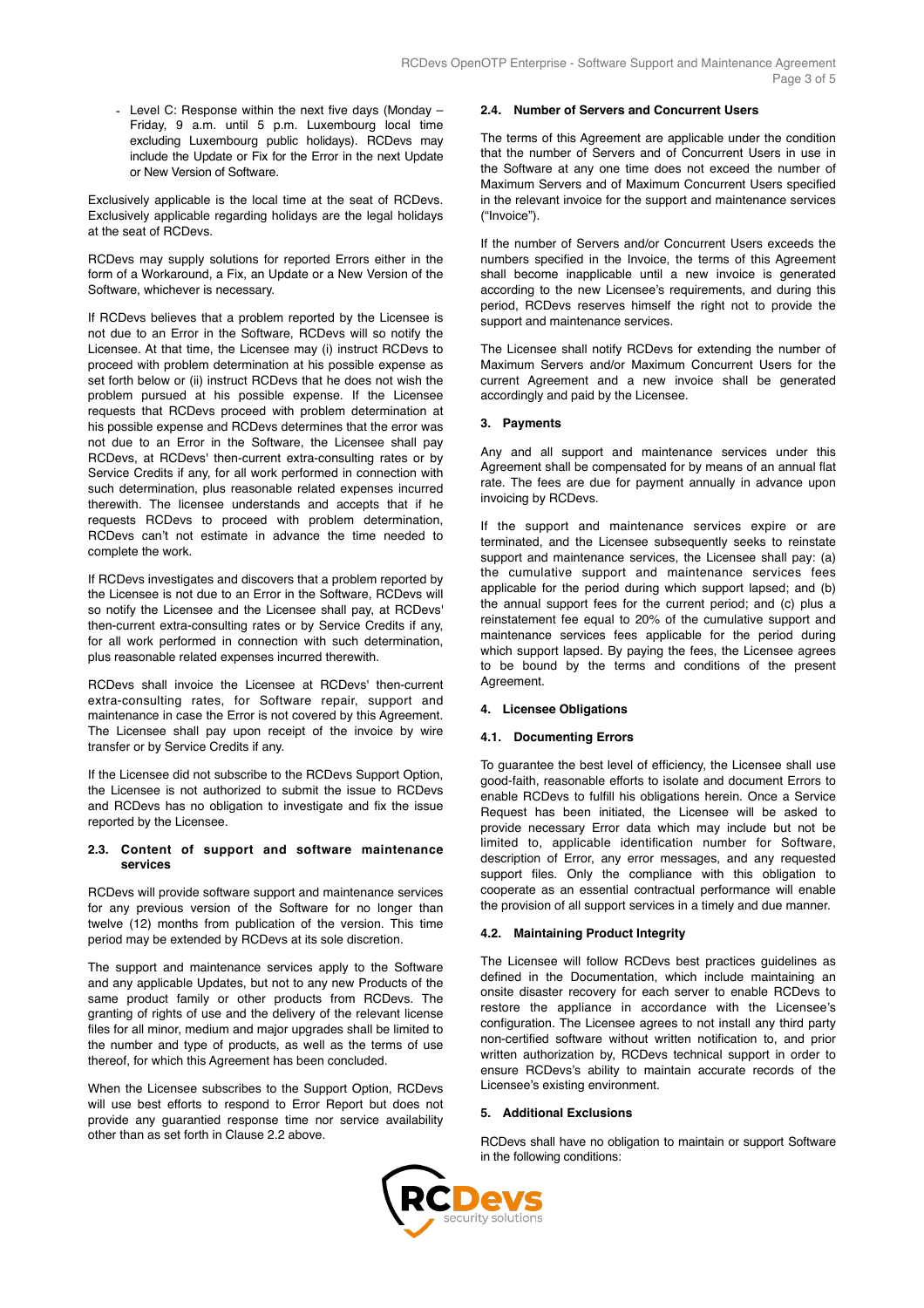- Altered, damaged or modified Software;
- Software problems resulting from inaccurate storage of the Software or problems caused by the Licensee's negligence, abuse or misapplication, insufficient or incorrect maintenance performed by third parties, use of Software for other than intended purposes or other causes beyond the foreseeable control of RCDevs;
- Software installed on any computer hardware and/or software system that is not supported by RCDevs and Software. RCDevs shall not be responsible for server hardware failures and the disturbance caused by external devices or software to the Software;
- Software installations using an amount of Servers and/or Concurrent Users exceeding the limitations in the Invoice (Maximum Servers and/or Maximum Concurrent Users).

In addition, support excludes any Error for which a correction is available in a subsequent Software version than that currently operated by the Licensee and which has been made available to the Licensee by RCDevs.

RCDevs is not responsible for the delay of Apple and Android to proceed to the Soft Token publications.

## **6. Warranty**

# **6.1. Services Warranty**

RCDevs warrants during the term of support and maintenance that such support and maintenance services shall be performed in a workmanlike manner consistent with generally accepted industry standards. Notwithstanding anything to the contrary contained herein, RCDevs does not warrant or represent that all Errors can or will be corrected.

# **6.2. Disclaimer of Warranties**

EXCEPT AS EXPRESSLY STATED IN THIS WARRANTY SECTION. RCDEVS PROVIDES SUPPORT AND MAINTENANCE SERVICES "AS IS" AND MAKES NO OTHER EXPRESS WARRANTIES, WRITTEN OR ORAL, AND ALL OTHER WARRANTIES ARE SPECIFICALLY EXCLUDED, INCLUDING BUT NOT LIMITED TO THE IMPLIED WARRANTY OF MERCHANTABILITY, FITNESS FOR A PARTICULAR PURPOSE OR NON-INFRINGEMENT, AND ANY WARRANTY ARISING BY STATUTE, OPERATION OF LAW, COURSE OF DEALING OR PERFORMANCE, OR USAGE OF TRADE.

## **6.3. LIMITATION OF LIABILITY**

EACH PARTY AND ITS THIRD PARTY SUPPLIERS SHALL NOT BE LIABLE FOR ANY DIRECT, INDIRECT, INCIDENTAL, SPECIAL OR CONSEQUENTIAL DAMAGES, OR DAMAGES FOR LOSS OF PROFITS, REVENUE, DATA OR DATA USE INCURRED BY THE OTHER PARTY OR ANY THIRD PARTY, WHETHER IN AN ACTION IN CONTRACT OR TORT, EVEN IF THAT PARTY HAS BEEN ADVISED OF THE POSSIBILITY OF SUCH DAMAGES. EACH PARTY'S AND ITS THIRD PARTY SUPPLIERS' LIABILITY FOR DAMAGES HEREUNDER SHALL IN NO EVENT EXCEED AN AMOUNT EQUAL TO 5.000 EUROS. THE PARTIES AGREE TO THE ALLOCATION OF LIABILITY RISK, WHICH IS SET FORTH IN THIS SECTION.

# **6.4. Software Licenses**

All Software Versions or other enhancements, modifications or fixes to the Software provided to the Licensee pursuant to this Agreement constitute RCDevs Software licensed to the Licensee under any applicable Software License Agreement between RCDevs and the Licensee. This Agreement is not an amendment to any such Software License Agreement but is a separate binding agreement that incorporates terms of any such Software License Agreement relating to license and ownership rights, use limitations, limitation of liability, and confidentiality and non-disclosure obligations. Additionally, this Agreement incorporates by reference any "Miscellaneous" or "General" provisions of any such Software License Agreement in their entirety.

# **7. Performance of the Agreement**

# **7.1. Commencement and End**

This Agreement enters into force at the date written in the Invoice (the "Effective Date"). The initial term of this Agreement is written in the Invoice (the "Initial Term"). This Agreement is terminated on the day of expiration of the Initial Term.

This Agreement may be terminated by either party prior to the end of the Initial Term if the other party is in material breach of any term or condition of this Agreement and such breach is not remedied for a period of thirty (30) days after the party in breach has been notified in writing of such breach by the other party.

# **7.2. Termination of Software License Agreement**

Support and maintenance services for the Software shall automatically terminate upon the termination of the Licensee's right to use the Software pursuant to the applicable Software License Agreement.

In the event that the applicable Software License Agreement terminates prior to expiration of the current Agreement, the Licensee shall have no right to a refund of any previously-paid support and maintenance services, provided however that if Licensee terminates the applicable Software License Agreement because of RCDevs' breach of that agreement, then Licensee will be entitled to a pro-rata refund of the annual fees paid for support for the support term in which the termination becomes effective.

## **8. General Provisions**

## **8.1. Choice of Law and Venue**

This Agreement shall be construed in accordance with, and governed by Luxembourg law and any dispute arising out of this Agreement shall be submitted to the Luxembourg competent courts. Should Luxembourg law make reference to foreign jurisdictions, this reference is excluded. The application of the UN Sales Convention is explicitly excluded.

## **8.2. Interpretation of the Agreement**

If any of the provisions of this Agreement should be or become invalid, ineffective or unenforceable, that will not affect the effectiveness of the remaining provisions. The same applies to omissions in individual provisions and/or parts of this Agreement. In such a case the Parties shall replace the cancelled or incomplete provision by another, legally effective provision meeting the purpose of the cancelled provision to the largest extent possible.

## **8.3. Entire Agreement**

This Agreement represents the single and entire Agreement applying to the maintenance and support services for the Software between the Licensee and RCDevs and supersedes all prior and contemporaneous agreements, representations, and